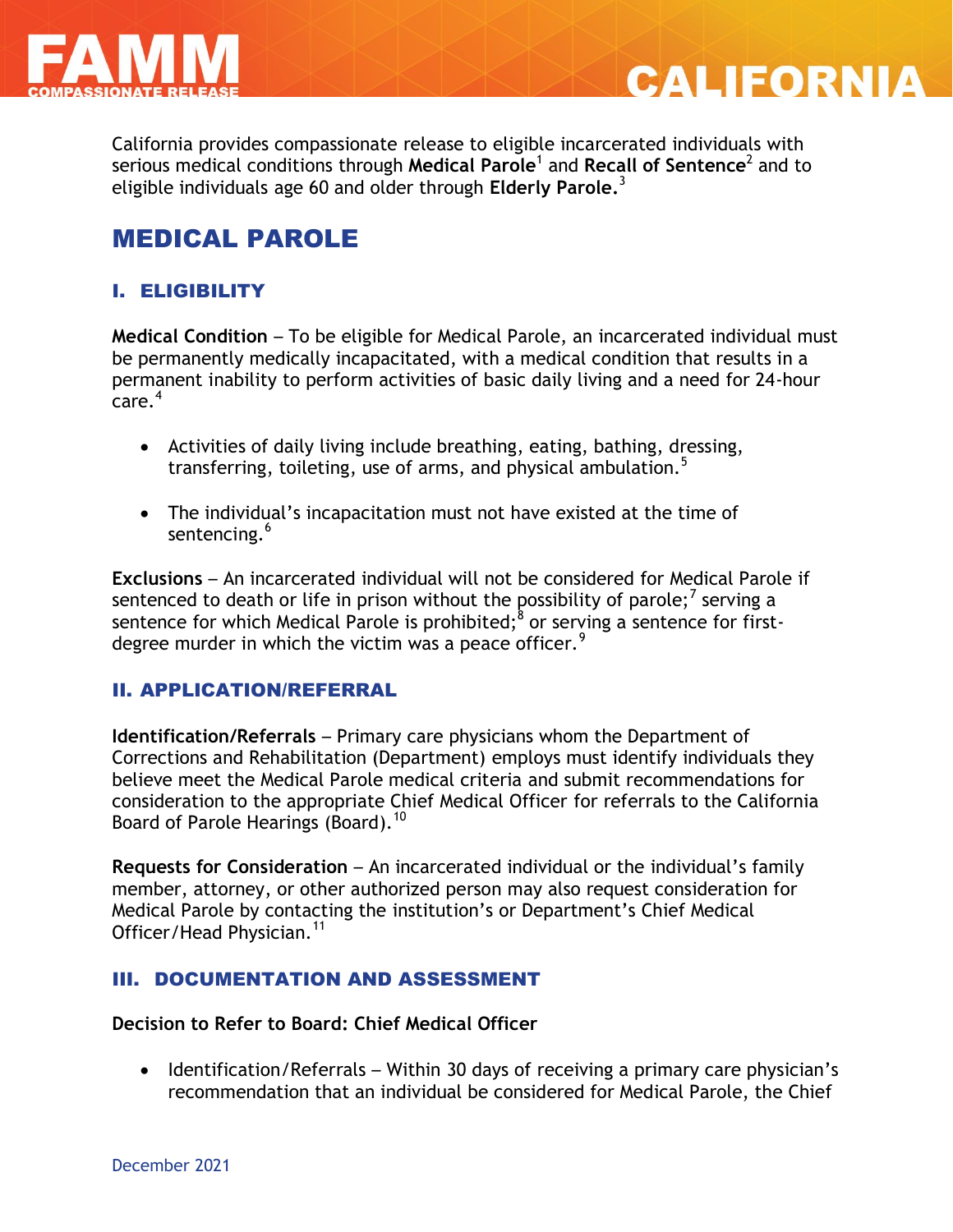Medical Officer reviews the completed *Medical Parole Form* and any additional documentation and makes a decision regarding referral to the Board.<sup>12</sup>

- o When the Chief Medical Officer **does not agree** with the primary care physician's recommendation, the Medical Parole form is returned within three working days to the primary care physician, noting the reasons for the denial.<sup>13</sup> The Chief Medical Officer is also responsible for sending a written notification to the incarcerated individual within 30 working days regarding the reason for the denial.<sup>14</sup>
- o If the Chief Medical Officer **agrees** with the primary care physician's recommendation, the individual's *Medical Parole Form* and case are referred.<sup>15</sup> Note that the Medical Parole statute says that the case is referred to the Board, but the regulations say that it is sent within three working days to the Classification and Parole (C&P) Representative.<sup>16</sup>
- Requests from the Incarcerated Individual or Other Authorized Person Within 30 days of receiving a request for Medical Parole consideration from an incarcerated individual, family member, attorney, or other authorized person, the institution's Chief Medical Officer consults with the primary care physician to determine whether the individual meets the Medical Parole medical criteria.<sup>17</sup>
	- $\circ$  If the Chief Medical Officer does not believe that the incarcerated individual meets the medical criteria, the individual or other authorized person is given a written explanation of the reasons for denying the request.<sup>18</sup>
	- o If the Chief Medical Officer decides the incarcerated individual meets the medical criteria, the case is moved forward.<sup>19</sup> As noted above, the Medical Parole statute says that the case is referred to the Board at this point, but the regulations say that it simply moves on to the C&P Representative.<sup>20</sup>

**Department Processing** – Within 30 working days of the Chief Medical Officer's decision, the incarcerated individual must be referred to the Board for Medical Parole consideration.<sup>21</sup> All of the following tasks must be completed by the Department during that 30-day period, with the responsible office generally having three to eight working days to complete the task:

• Statutory Eligibility:  $C\hat{u}P$  Representative – The  $C\hat{u}P$  Representative reviews the incarcerated individual's file to determine statutory eligibility for Medical Parole.<sup>22</sup> If the person is not eligible, the C&P Representative notes the reason on the *Medical Parole Form* and returns it to the Chief Medical Officer, who then notifies the individual (or the individual's designee) in writing of the reasons for the denial.<sup>23</sup> If the individual **meets** the statutory requirements,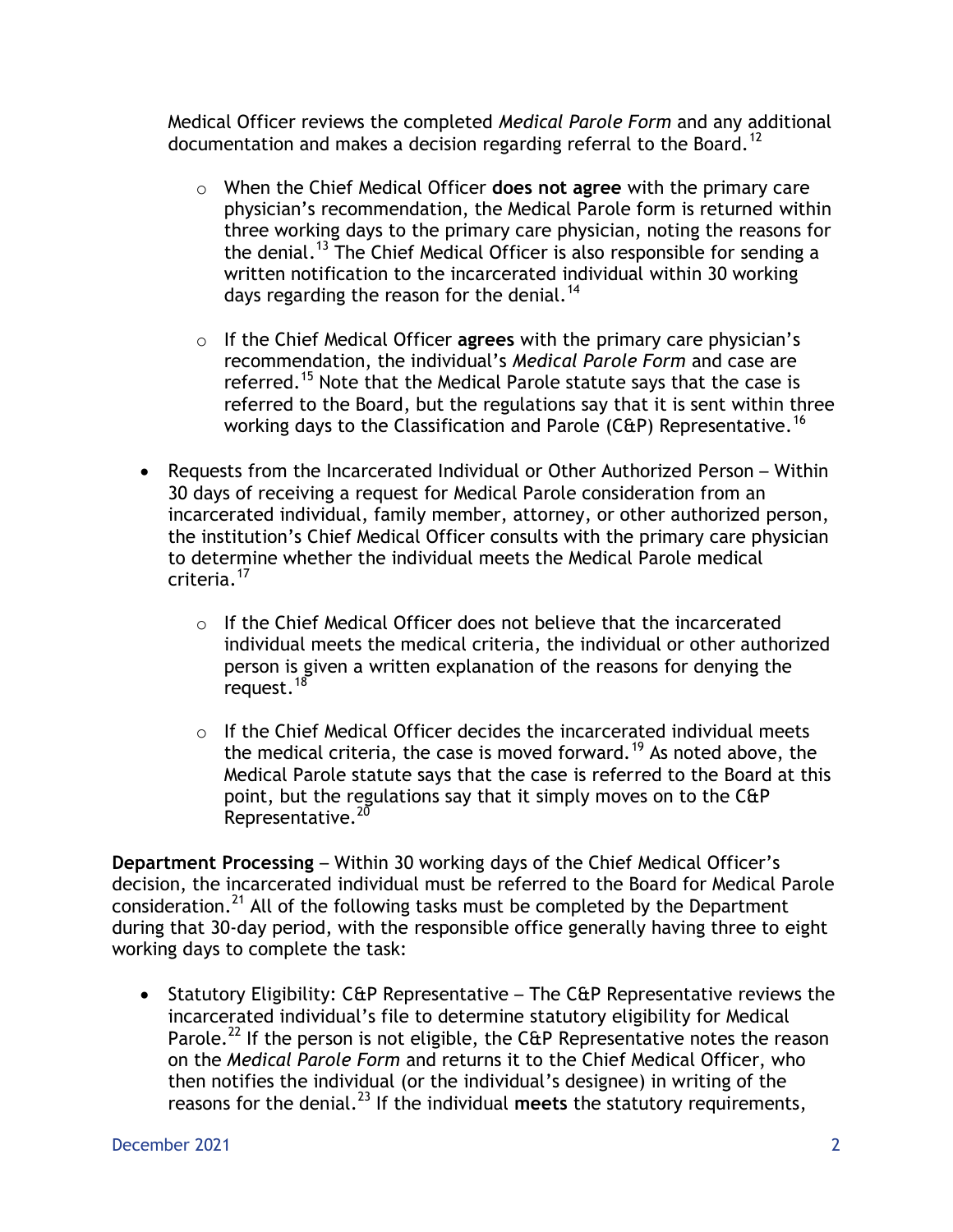the C&P Representative returns the *Medical Parole Form* to the Chief Medical Officer and requests an evaluation report from the individual's caseworker.  $24$ 

- Evaluation Report: Caseworker The incarcerated individual's caseworker completes an evaluation report and submits it to the C&P Representative.<sup>25</sup> The report must include details of the person's criminal history, institutional adjustment, mental health status, risk assessment score, and institutional staff recommendations.<sup>26</sup>
- **•** Review:  $C\&P$  Representative The  $C\&P$  Representative reviews the evaluation report and attachments and forwards all of the information to the Warden (or the Warden's designee). $27$
- Review: Warden The Warden signs and forwards the original evaluation report and attachments to the Classification Services Unit.<sup>28</sup>
- Placement: Prison Health Care Services After the Chief Medical Officer receives the evaluation report, the *Medical Parole Form* and all the relevant documentation are forwarded to the designated California Prison Health Care Services office. This office identifies a suitable placement for the individual, documents the required placement plan information, and forwards everything to the Division of Adult Parole Operations Re-Entry Unit.<sup>29</sup>
- Placement Plan Review: Division of Adult Parole Operations Re-Entry Unit The Re-Entry Unit forwards the *Medical Parole Form* and all attachments to the appropriate parole unit, where an assigned parole agent reviews the recommended placement. The agent documents an assessment of the plan and forwards it to the designated Prison Health Care Services staff, noting approval or disapproval of the proposed placement and Medical Parole conditions. A copy is also forwarded to the Classification Services Unit.<sup>30</sup>
	- $\circ$  If the agent does not approve the placement, the reasons are documented on the *Medical Parole Form*, and it is sent back to the Prison Health Care Services office to consider an alternative placement.<sup>31</sup>
- Review: Classification Services Unit The Classification Services Unit reviews the *Medical Parole Form*, the evaluation report, and all other related documents to make sure they are complete and forwards everything to the Board. $32$

## IV. DECISION-MAKING PROCESS

**Decision-Maker** – The California Board of Parole Hearings makes the final decision whether to release an incarcerated individual on Medical Parole.<sup>33</sup>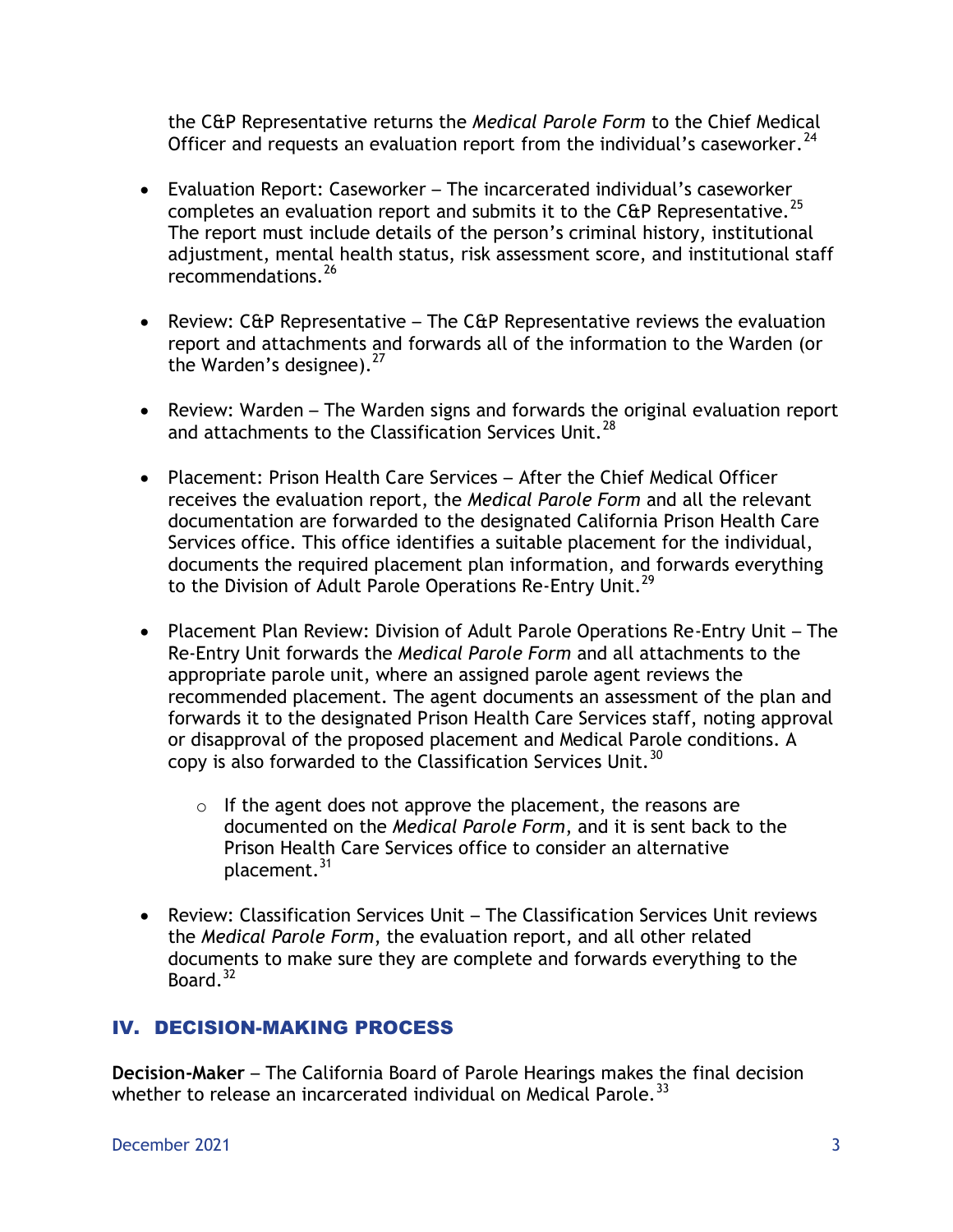Upon receiving a recommendation from an institution's Chief Medical Officer that an individual be granted Medical Parole, the Board makes an independent judgment regarding whether the conditions under which the person would be released would pose a reasonable threat to public safety.<sup>34</sup>

**Notice** – The Department must provide notification of an individual's upcoming Medical Parole hearing to the county of conviction (and, if different, the proposed county of release) at least 30 days "or as soon as feasible" prior to the date of the hearing. $35$ 

**Hearings** – Board panels, comprised of two members, conduct the Medical Parole hearings.<sup>36</sup> If there is a tie vote, the matter is referred to the full Board for a decision.<sup>37</sup> Medical Parole hearings may be heard "in absentia," meaning that the incarcerated individual does not have to be present.  $38$ 

**Conditions** – The Board and the Division of Adult Parole Operations have the authority to impose "reasonable conditions" on individuals the Board releases on Medical Parole,  $39$  including the requirement that they be electronically monitored.  $40$  In addition, individuals on Medical Parole may be examined periodically by a Boardselected physician, who then submits a report and diagnosis to the Board.<sup>41</sup>

## V. POST-DECISION

**Prerelease Process** – Once the Board approves an individual's Medical Parole, it notifies the C&P Representative to process the Medical Parole "packet," forward it to the parole unit that will be supervising the person, and complete the required notifications.<sup>42</sup>

- Notice of Release The Department provides notification of the individual's release to the county where the person was convicted (and, if different, the proposed county of release) at least 30 days "or as soon as feasible" prior to the scheduled release.<sup>43</sup>
- Medical Information Upon an individual's release, the Department is directed to provide a discharge medical summary, full medical records, and medications. After release, any additional records are sent to the individual's forwarding address.<sup>44</sup>
- Public Benefits The Department must ensure that individuals approved for Medical Parole have applied for any federal entitlement programs (such as Social Security and Medicaid) for which they are eligible.  $45$

**Effect of Medical Parole Request on Other Parole Eligibility - Medical Parole** consideration does not affect eligibility for any other form of parole or release provided by California law.<sup>46</sup>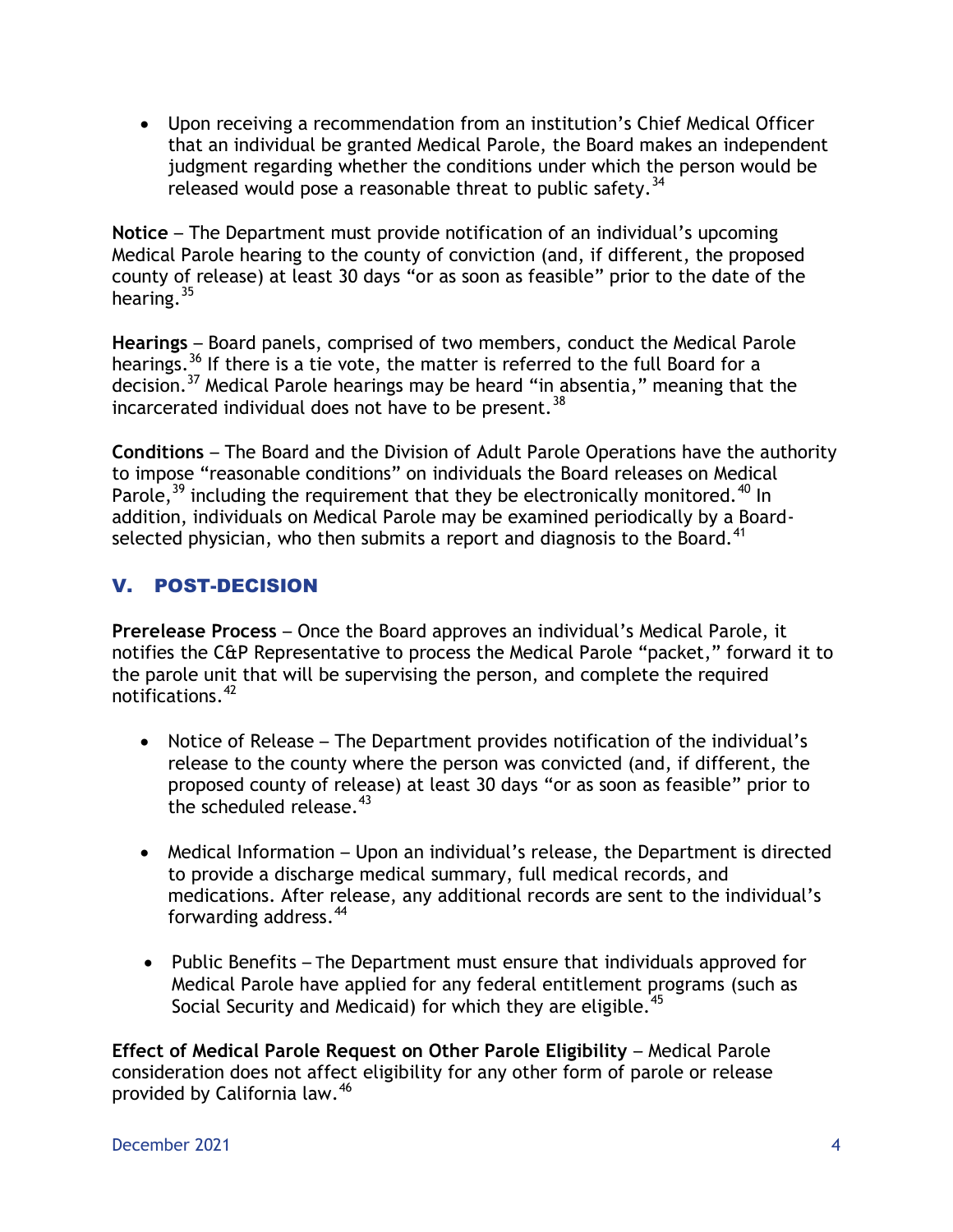**Supervision** – Individuals are assigned to parole agents who ensure compliance with all general and "special" conditions of Medical Parole.<sup>47</sup> If the Board imposes a special condition, only the Board may remove or modify the condition.<sup>48</sup>

**Denials and Appeal Rights** – The statute and regulation do not provide information on appealing Medical Parole decisions. However, the Board of Parole Hearings Medical Parole webpage states that if Medical Parole is denied, the individual, a family member, an attorney, or prison health care staff may refer the individual to the Board again after six months.<sup>49</sup>

In addition, the San Quentin Prison Law Office publication *Compassionate Release and Medical Parole*<sup>50</sup> includes guidelines for challenging delays or denials:

- If a prison doctor delays or refuses to determine whether an incarcerated individual has a qualifying medical condition or if it has been decided that the person does not meet the medical eligibility criteria, the incarcerated individual can file a "health care grievance" within 30 days after learning about the delay or decision.<sup>51</sup>
- If an individual is referred for a Medical Parole hearing and the Board (1) doesn't schedule a timely hearing or (2) denies parole, the Prison Law Office advises not to file an administrative appeal because the Board does not have a general administrative appeal process. However, individuals denied Medical Parole by the Board may be able to file a state court *habeas corpus* petition challenging the denial. $52$

**Revocation/Termination** – If the Board determines that, based on a physician's examination, the individual's medical condition has improved to the extent that the Medical Parole criteria are no longer met, it will order the individual returned to Department custody.<sup>53</sup> In addition, if the individual's parole agent determines that the person is a threat to self, another person, or to public safety or there has been a significant change in the individual's conditions of release, the agent can make a recommendation to return the person to custody.<sup>54</sup>

- An individual serving a **determinate** sentence who is placed on Medical Parole prior to the earliest possible release dates remains on Medical Parole until that release date, at which point any normal parole or Post-Release Community Supervision starts.<sup>55</sup>
- An individual serving an **indeterminate** sentence who is placed on Medical Parole prior to the "minimum eligible" parole date becomes eligible for consideration under the regular parole rules once the minimum eligible parole date is reached.<sup>56</sup>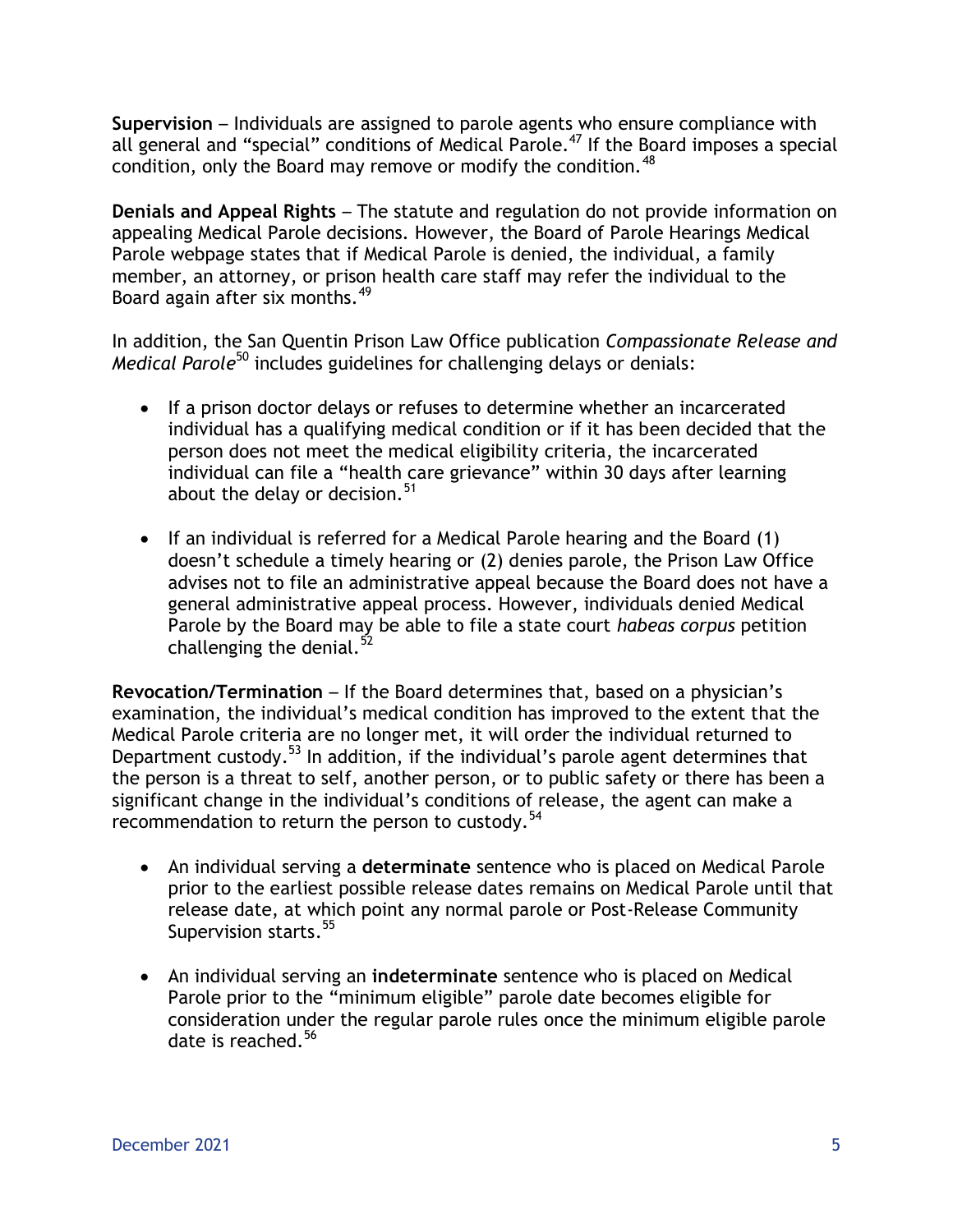#### VI. REPORTING/STATISTICS

The California Board of Parole Hearings reported the following statistics:

- $\bullet$  In 2019, the Board approved 18 requests for Medical Parole.<sup>57</sup>
- $\bullet$  In 2020, the Board approved 73 requests for Medical Parole.<sup>58</sup>

# RECALL OF SENTENCE

On the recommendation of the Secretary of the California Department of Corrections and Rehabilitation (Department), a sentencing court may "recall" the sentence of an eligible incarcerated individual who is terminally ill or permanently incapacitated.<sup>59</sup>

### I. ELIGIBILITY

**Medical Condition** – To be eligible for Recall of Sentence, an individual must meet one of the following criteria:

- Terminally ill, meaning the individual has an incurable condition caused by an illness or disease that a Department physician has determined will produce death within 12 months: $^{60}$  or
- Permanently incapacitated, with a medical condition that renders the individual permanently unable to perform "activities of basic daily living" and results in the person requiring 24-hour total care.  $61$ 
	- $\circ$  The condition causing the physical incapacitation must not have existed at the time of the individual's original sentencing.  $62$
	- o Examples of medical conditions that meet the criteria include a coma, persistent vegetative state, brain death, ventilator-dependency, and loss of control of muscular or neurological function.  $63$

**Additional Eligibility Criteria** – The conditions under which the individual would be released or receive treatment must not pose a threat to public safety.<sup>64</sup>

**Exclusions** – Individuals who are sentenced to death or who are serving a life sentence without the possibility of parole<sup>65</sup> are not eligible for a Recall of Sentence.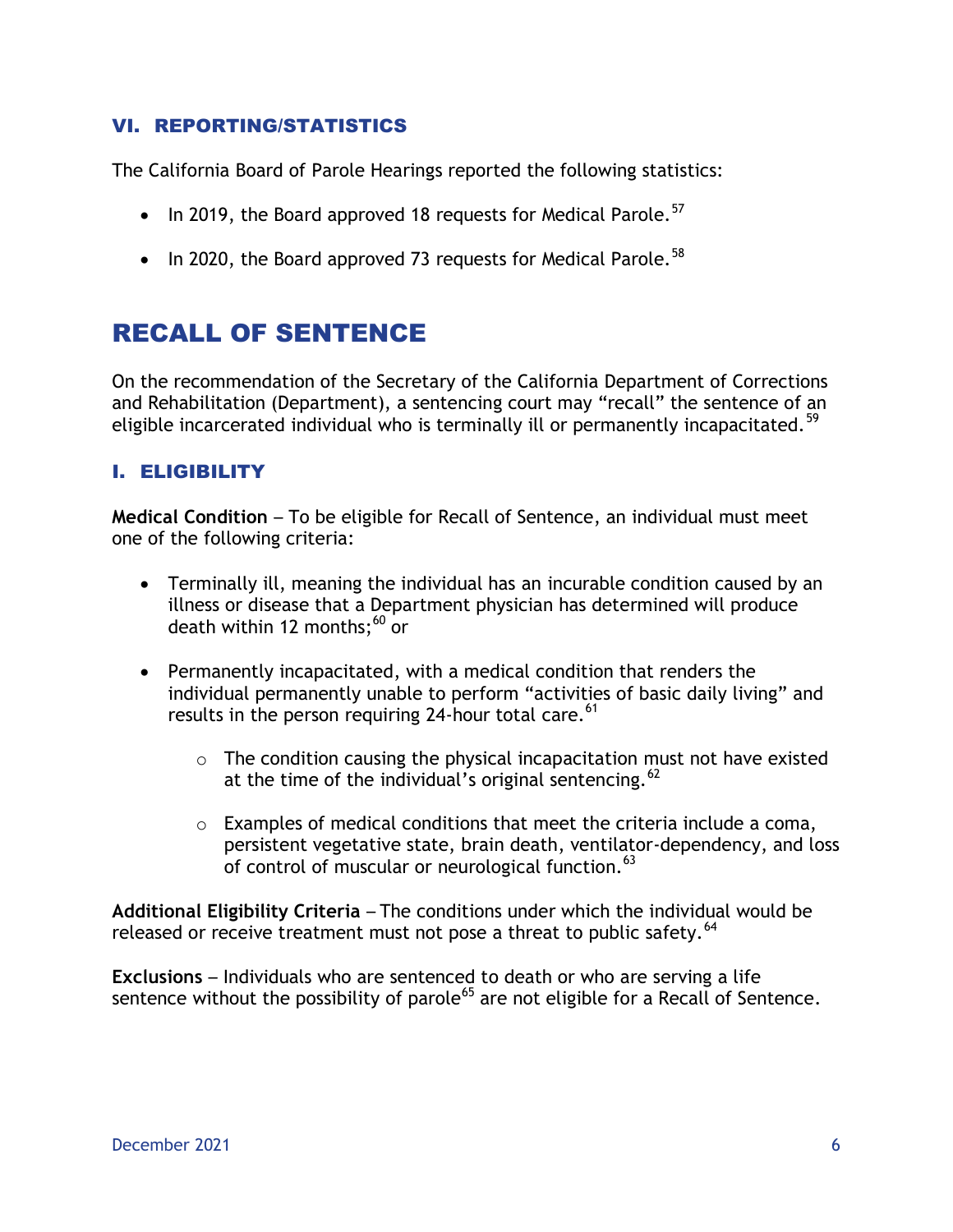#### II. APPLICATION/REFERRAL

**Department Identification** – Any Department physician who determines an individual has 12 months or less to live can initiate the Recall of Sentence process by notifying the Chief Medical Officer.<sup>66</sup> If in agreement with the prognosis, the Chief Medical Officer notifies the Warden.  $^{67}$ 

 The California Penal Code requires the Department Secretary to issue a directive to all medical and correctional staff that (1) details the guidelines and procedures for initiating the recall and resentencing procedures; (2) clearly states any incarcerated individual with a prognosis of 12 months or less to live is eligible for recall and resentencing consideration; and (3) instructs the staff to initiate those procedures upon such a prognosis.<sup>68</sup>

**Individual/Family Request** – The incarcerated individual, a family member, or another "designee" may also independently request consideration for a Recall of Sentence by contacting the Department Secretary or the institution's Chief Medical Officer or Chief Medical Executive.<sup>69</sup>

#### III. DOCUMENTATION AND ASSESSMENT

Within 48 hours of receiving notification that an incarcerated individual may be eligible for Recall of Sentence, the Warden (or the Warden's representative) must (1) notify the incarcerated individual of the recall and resentencing procedures and (2) arrange for the individual to designate a family member or other person to be notified about the Recall of Sentence process and receive updates about the individual's medical condition and prognosis.<sup>70</sup> The Warden must provide the individual and the family member or other contact with updated information throughout the recall and resentencing process regarding the person's medical condition and status of the proceedings.<sup>7</sup>

**Documentation: Physician** – The individual's physician documents the illness, functioning (including any limitations in performing activities of daily living), ambulatory status, the reason why the person has 12 months or less to live **or** is permanently medically incapacitated, and the individual's desire to participate in the Recall of Sentence process.<sup>72</sup>

**Review and Approval: Institution and Department Medical Staff** – The institution's Chief Medical Officer or Chief Medical Executive, the Deputy Medical Executive, and the Statewide Chief Medical Executive for the California Prison Health Care Services must all review and sign off on the physician's prognosis.<sup>73</sup>

 They have five working days to review and approve the physician's prognosis. Once the Statewide Chief Medical Executive has completed the final approval, the appropriate signed "Medical Chrono" form (*Department Form 128-C*) must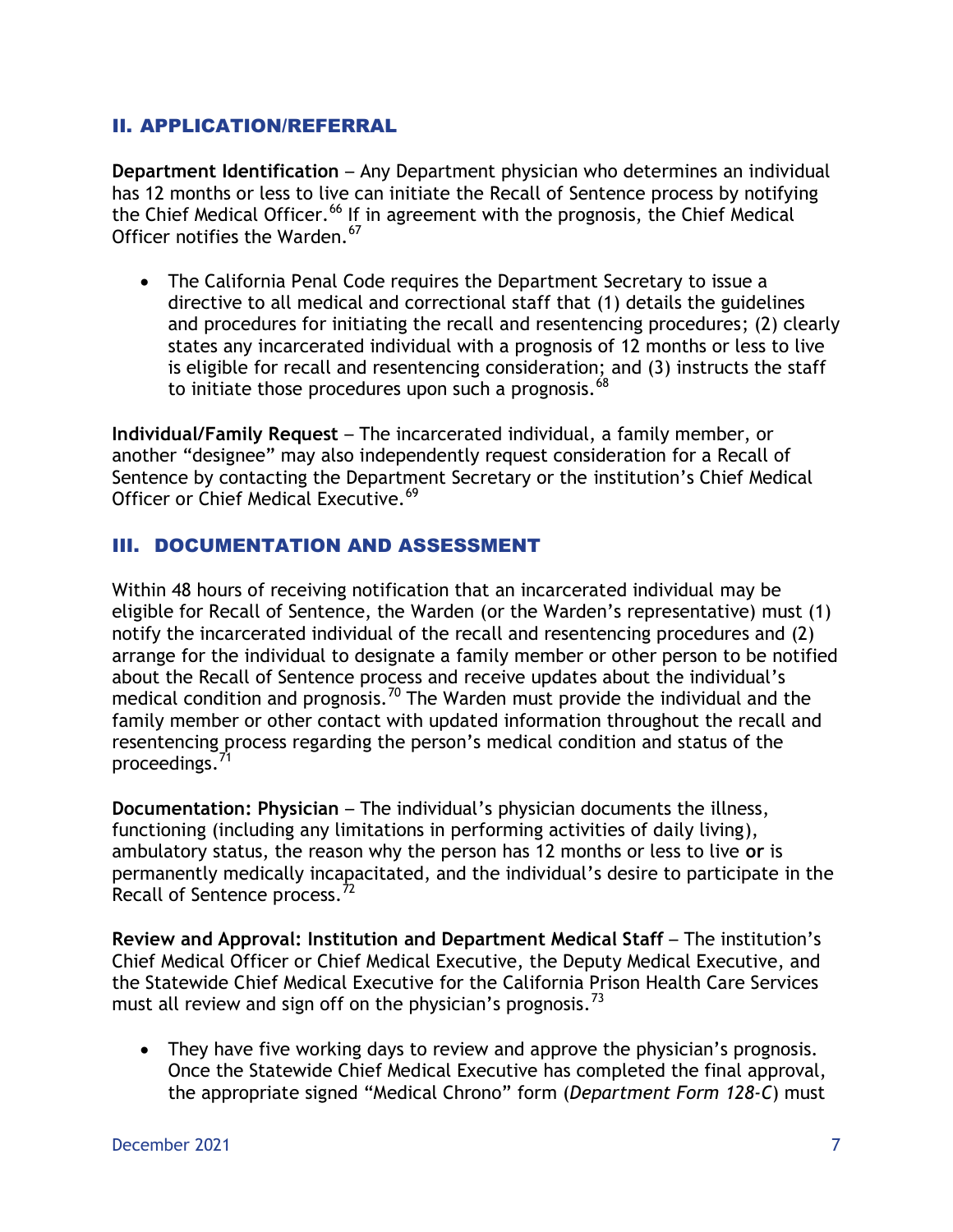be submitted to the individual's Classification and Parole (C&P) Representative within three working days.<sup>74</sup>

• If any of those individuals do not concur with the prognosis, the Recall of Sentence process is terminated.<sup>75</sup>

**Review: C&P Representative** – The C&P Representative reviews the approval form and the individual's central file<sup>76</sup> and then submits the *Department Form 128-C* to the appropriate caseworker.<sup>77</sup>

**Evaluation Report: Caseworker** – The individual's caseworker has five working days to prepare an evaluation report that considers a long list of factors to determine the threat to public safety, if any.<sup>78</sup> Those factors include the commitment offense, history of criminal activity, mental health status, and whether the court knew of the person's medical condition at the time of sentencing.<sup>79</sup> The C&P Representative also looks at the individual's post-release plan.<sup>80</sup> The C&P Representative forwards a final evaluation report to the Warden or Chief Deputy Warden within three working days.<sup>81</sup>

**Review: Warden/Chief Deputy Warden** – The Warden or Chief Deputy Warden reviews and signs the evaluation report and forwards it to the Department Headquarters within three working days, where it is referred to the Secretary (or the Secretary's designee) for review and consideration.<sup>82</sup>

**Recommendation: Secretary** – If the Secretary makes a positive recommendation for Recall and the individual is sentenced to a determinate term, the recommendation is referred directly to the sentencing court. $83$  All recommendations must include the individual's medical evaluations, a post-release plan, and any additional documentation related to the medical condition.<sup>84</sup>

## IV. DECISION-MAKING PROCESS

**Decision-Maker** – The individual's sentencing court makes all decisions regarding a Recall of Sentence.<sup>85</sup>

**Decision** – Within 10 days of receiving a positive recommendation from the Secretary, the sentencing court must hold a hearing to consider whether the individual's sentence should be recalled. $86$  If possible, the same judge who sentenced the individual should hear the matter.  $87$ 

## V. POST-DECISION

**Release** – If the court approves the Recall application, the Department must release the incarcerated individual within 48 hours of receiving the order unless the person agrees to a longer time period.<sup>88</sup> If the person agrees to waive the 48-hour release requirement, the Department can ask the sentencing court to include in its order that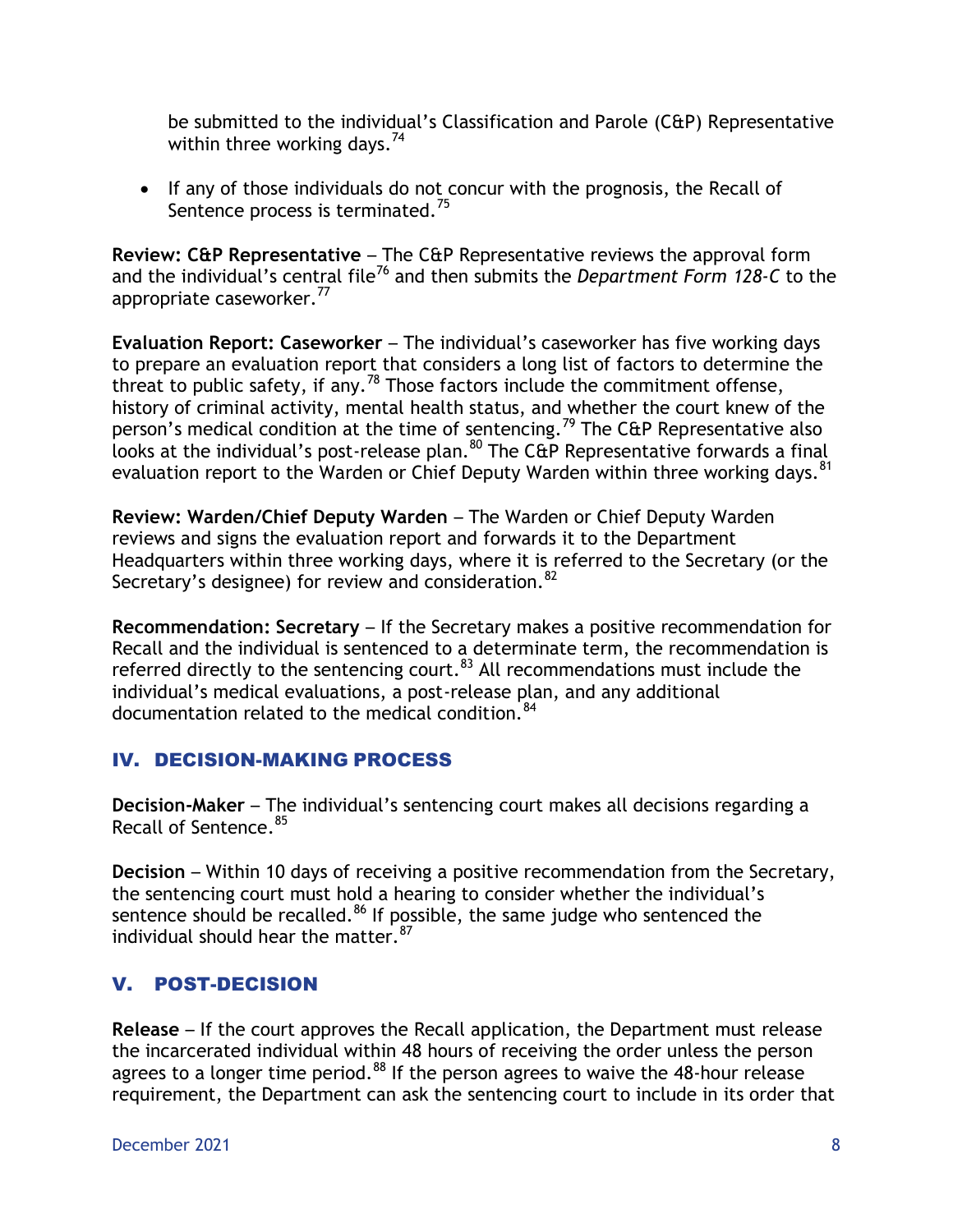release be within 30 calendar days to allow for the coordination of housing and medical needs in the community. $89$ 

At the time of release, the Warden must ensure that the individual has a discharge medical summary, complete medical records, state identification, post-parole medications, and all personal property.  $90$ 

**Denials and Appeals** – Denials of a request for Recall of Sentence are not discussed in any detail in the California Penal Code or Department rules. Just as with Medical Parole, the Prison Law Office in San Quentin has published guidelines for challenging actions (or lack of action) at different steps in the process:

- If a prison doctor delays or refuses to determine whether the individual has a qualifying terminal illness or the relevant medical staff determine that the person does not meet the medical criteria, the Prison Law Office says the person should file a health care grievance.<sup>91</sup>
- If prison medical staff determine that the individual has a qualifying medical condition but the Department does not process the public safety evaluation in a timely manner or decides not to refer the case to the sentencing court, the individual can file a "regular" administrative grievance.  $92$
- An individual can file a state court petition for a writ of *habeas corpus* challenging the Department decision not to recommend a Recall of Sentence.  $93$

**Revocation and Termination** – Individuals granted a Recall of Sentence are not returned to custody if their condition improves.<sup>94</sup>

#### VI. REPORTING/STATISTICS

California law does not require courts to report on how many sentences have been recalled for medical reasons.

# ELDERLY PAROLE

The California Board of Parole Hearings (Board) can grant Elderly Parole to older incarcerated individuals who have served at least 20 vears in prison.<sup>95</sup>

## I. ELIGIBILITY

**Age and Time Served** – To be eligible for Elderly Parole, an individual must be age 50 or older and have served a minimum of 20 years of continuous incarceration on the current sentence.<sup>96</sup>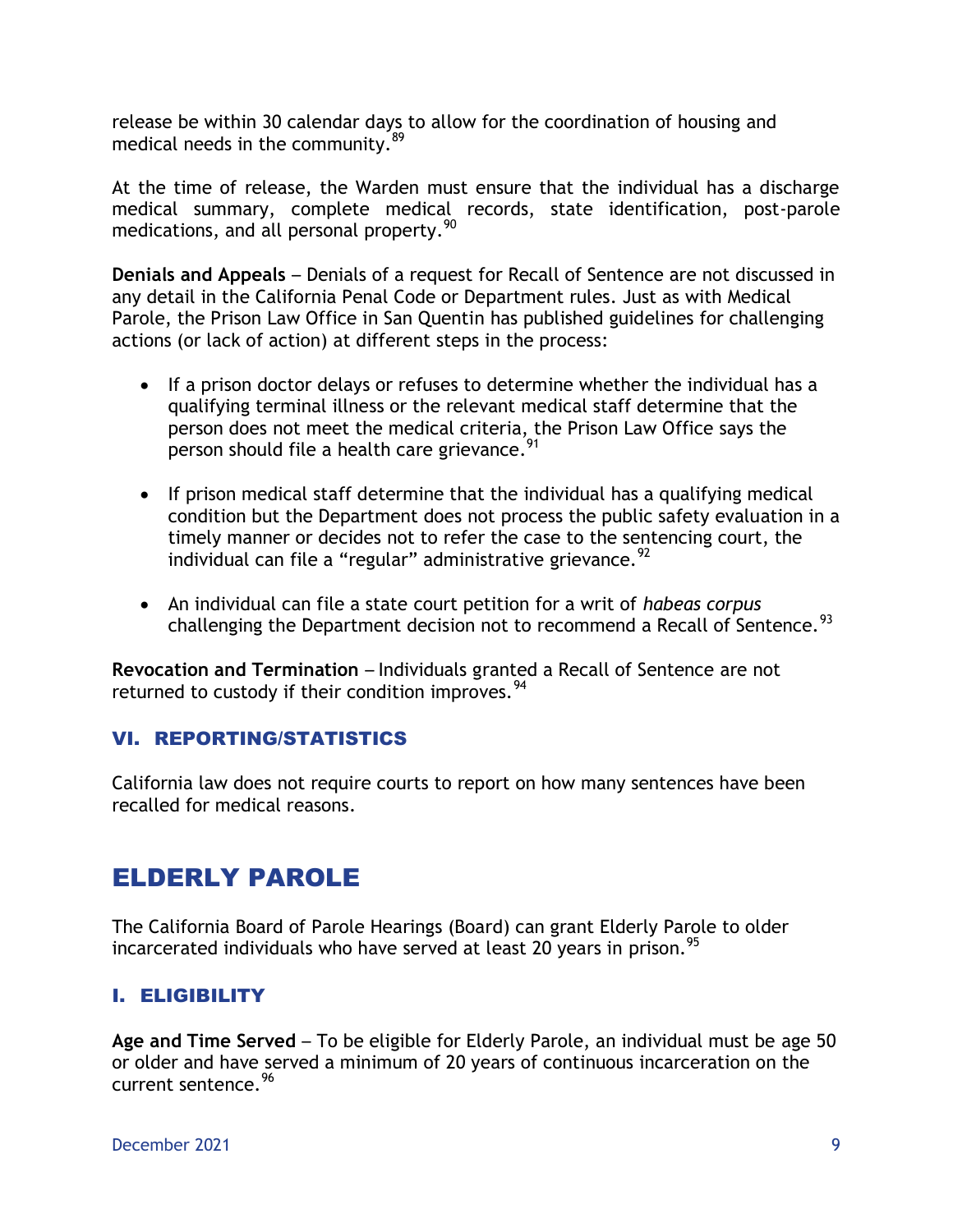**Exclusions** – Individuals are not eligible for Elderly Parole if they were sentenced under California's "three strikes" law, to death or life without parole,  $97$  or for firstdegree murder of a peace officer.<sup>98</sup>

#### II. APPLICATION/REFERRAL

The law notes that the Board must consider an individual's eligibility for Elderly Parole when scheduling a parole suitability hearing date or considering hearing requests under other state parole provisions.<sup>99</sup> There is no additional information on applications or referrals for Elderly Parole.

### III. DOCUMENTATION AND ASSESSMENT

There is no detailed information in the Elderly Parole law about the documentation that is needed and the assessment process leading up to a referral to the Board.

### IV. DECISION-MAKING PROCESS

**Decision-Maker** – The California Board of Parole Hearings makes all final decisions on Elderly Parole requests.

**Decision** – The Board holds a "parole suitability" hearing for individuals who meet the age and time-served criteria.<sup>100</sup> In making its decisions, the Board considers whether an individual's age, time served, and diminished physical condition have reduced the risk for future violence.<sup>101</sup> If the Board decides an individual is suitable for parole under the Elderly Parole guidelines, it will grant the person's release.<sup>102</sup> If the Board does not grant Elderly Parole, it will set a date and time for a subsequent hearing.  $103$ 

## V. POST-DECISION

The California Board of Parole Hearings states that if an individual is granted Elderly Parole, the person is eligible for release immediately after the decision is final, which can take up to five months.<sup>104</sup> Decisions granting Elderly Parole are subject to the Board's decision review process and the Governor's review process.<sup>105</sup>

## VI. REPORTING/STATISTICS

The California Board of Parole Hearings reported that in 2019 it approved 268 requests for Elderly Parole,  $106$  and in 2020 it approved 317 requests for Elderly Parole.<sup>107</sup>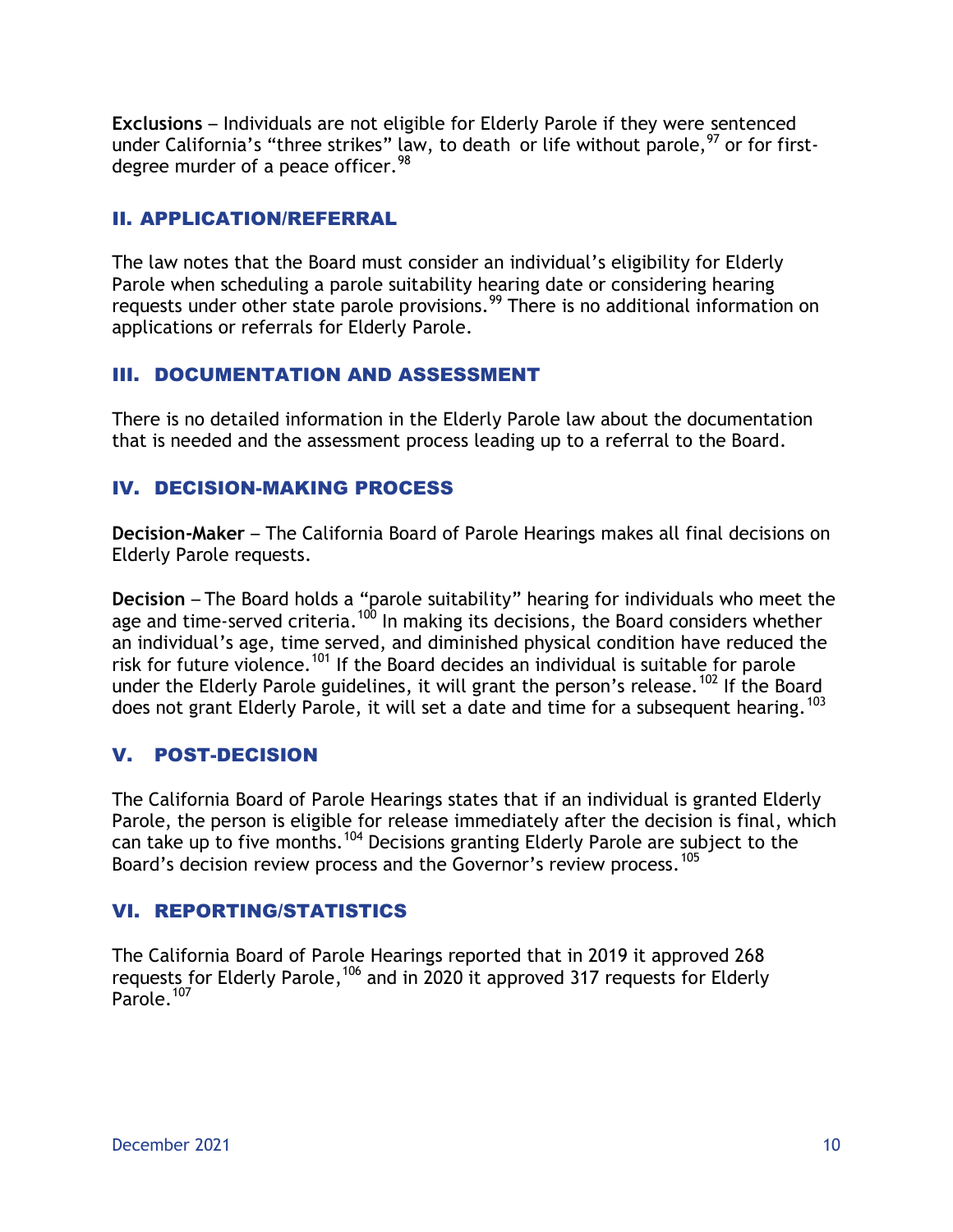# CALIFORNIA COMPASSIONATE RELEASE PRIMARY LEGAL SOURCES

#### MEDICAL PAROLE

#### **Statute**

California Penal Code § 3550 (2021), available through the California State Legislature, [https://leginfo.legislature.ca.gov/faces/codes\\_displayText.xhtml?lawCode=PEN&division=&title=2.3.](https://leginfo.legislature.ca.gov/faces/codes_displayText.xhtml?lawCode=PEN&division=&title=2.3.&part=3.&chapter=&article=) [&part=3.&chapter=&article=.](https://leginfo.legislature.ca.gov/faces/codes_displayText.xhtml?lawCode=PEN&division=&title=2.3.&part=3.&chapter=&article=)

#### **Regulations**

California Code of Regulations, Title 15, §§ 3359.1 through 3359.6, available through the California Office of Administrative Law,

[https://govt.westlaw.com/calregs/Browse/Home/California/CaliforniaCodeofRegulations?guid=IF36C1](https://govt.westlaw.com/calregs/Browse/Home/California/CaliforniaCodeofRegulations?guid=IF36C1D50D47311DEBC02831C6D6C108E&originationContext=documenttoc&transitionType=Default&contextData=(sc.Default)) [D50D47311DEBC02831C6D6C108E&originationContext=documenttoc&transitionType=Default&contextD](https://govt.westlaw.com/calregs/Browse/Home/California/CaliforniaCodeofRegulations?guid=IF36C1D50D47311DEBC02831C6D6C108E&originationContext=documenttoc&transitionType=Default&contextData=(sc.Default)) [ata=\(sc.Default\).](https://govt.westlaw.com/calregs/Browse/Home/California/CaliforniaCodeofRegulations?guid=IF36C1D50D47311DEBC02831C6D6C108E&originationContext=documenttoc&transitionType=Default&contextData=(sc.Default))

#### **Agency Policy/Publications**

California Department of Corrections and Rehabilitation, Board of Parole, Medical Parole Hearings webpage, [https://www.cdcr.ca.gov/bph/mph-overview/.](https://www.cdcr.ca.gov/bph/mph-overview/)

California Correctional Health Care Services, CCHCS Care Guide: Palliative Care (May 2021), [https://cchcs.ca.gov/wp-content/uploads/sites/60/CG/Palliative-Care-Guide.pdf.](https://cchcs.ca.gov/wp-content/uploads/sites/60/CG/Palliative-Care-Guide.pdf)

#### RECALL OF SENTENCE

#### **Statute**

California Penal Code § 1170 (e) (2021), available through the California State Legislature, [https://leginfo.legislature.ca.gov/faces/codes\\_displayText.xhtml?lawCode=PEN&division=&title=7.&p](https://leginfo.legislature.ca.gov/faces/codes_displayText.xhtml?lawCode=PEN&division=&title=7.&part=2.&chapter=4.5.&article=1) [art=2.&chapter=4.5.&article=1.](https://leginfo.legislature.ca.gov/faces/codes_displayText.xhtml?lawCode=PEN&division=&title=7.&part=2.&chapter=4.5.&article=1)

#### **Regulations**

California Code of Regulations, Title 15, §§ 3076 through 3076.5, available through the California Office of Administrative Law,

https://govt.westlaw.com/calregs/Browse/Home/California/CaliforniaCodeofRegulations?guid=I99DE C56206634E188F1E3B9E4EBE7661&originationContext=documenttoc&transitionType=Default&contextD ata=(sc.Default).

#### **Agency Policy/Publications**

California Correctional Health Care Services, CCHCS Care Guide: Palliative Care (May 2021), https://cchcs.ca.gov/wp-content/uploads/sites/60/CG/Palliative-Care-Guide.pdf.

(continued on next page)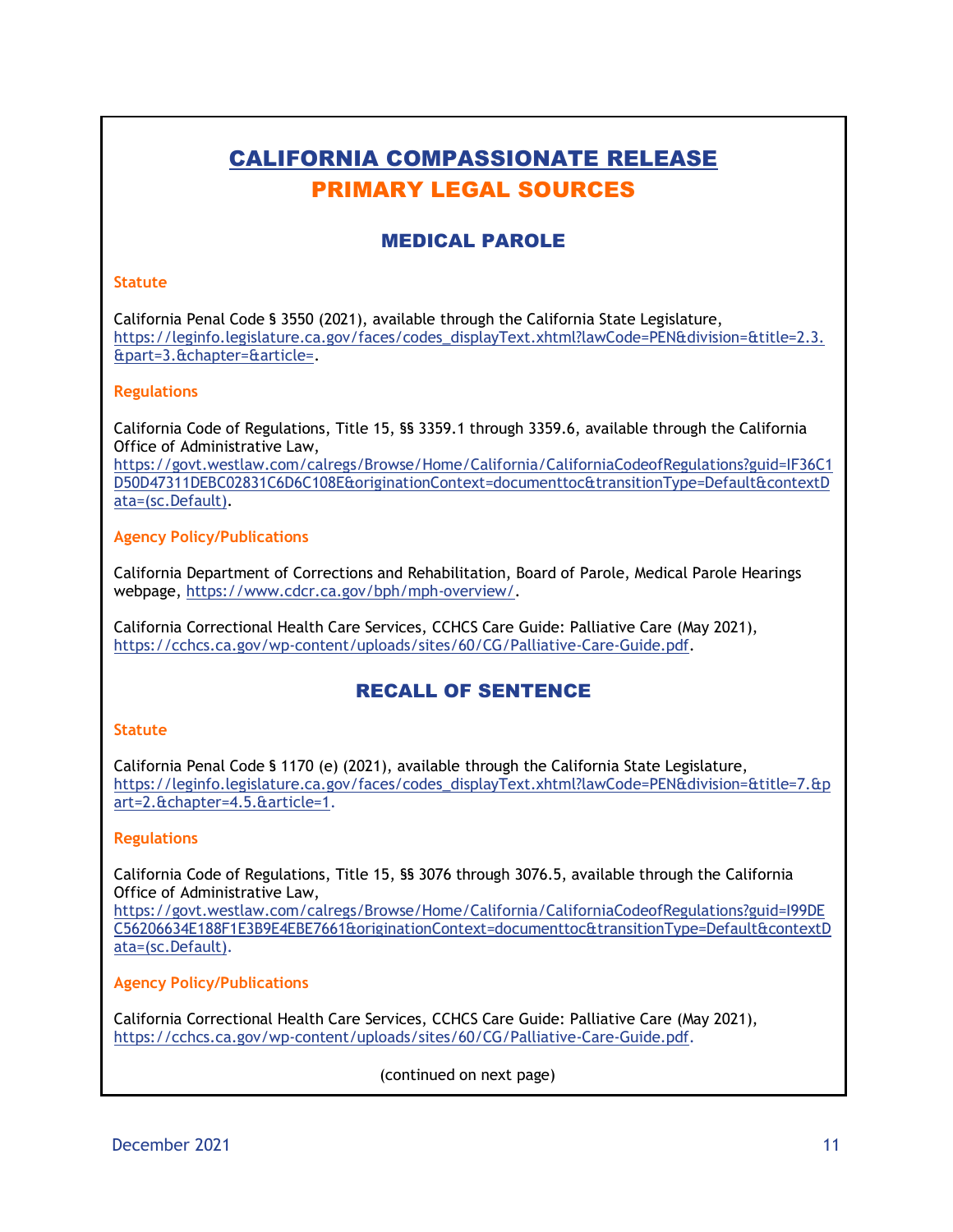## CALIFORNIA COMPASSIONATE RELEASE PRIMARY LEGAL SOURCES

(continued from previous page)

#### ELDERLY PAROLE

#### **Statute**

California Penal Code § 3055, available through the California State Legislature, [https://leginfo.legislature.ca.gov/faces/codes\\_displayText.xhtml?lawCode=PEN&division=&title=1.&p](https://leginfo.legislature.ca.gov/faces/codes_displayText.xhtml?lawCode=PEN&division=&title=1.&part=3.&chapter=8.&article=3) [art=3.&chapter=8.&article=3.](https://leginfo.legislature.ca.gov/faces/codes_displayText.xhtml?lawCode=PEN&division=&title=1.&part=3.&chapter=8.&article=3)

**Agency Policy/Publications**

California Department of Corrections and Rehabilitation, Board of Parole, Elderly Parole Hearings webpage, [https://www.cdcr.ca.gov/bph/elderly-parole-hearings-overview/.](https://www.cdcr.ca.gov/bph/elderly-parole-hearings-overview/)

# NOTES

\* *Id. means see prior note.*

 $1$  Cal. Penal Code § 3550; Cal. Code Regs. tit. 15, §§ 3359.1 through 3359.6.

 $^2$  Cal. Penal Code § 1170 (e); Cal. Code Regs. tit. 15, §§ 3076 and 3076.3 through 3076.5. Note that the Department and some news reports sometimes refer to Recall of Sentence as Compassionate Release.

<sup>3</sup> Cal. Penal Code § 3055; California Board of Parole, Elderly Parole Hearings webpage at [https://www.cdcr.ca.gov/bph/elderly-parole-hearings-overview/.](https://www.cdcr.ca.gov/bph/elderly-parole-hearings-overview/)

 $4$  Cal. Penal Code § 3550 (a); Cal. Code Regs. tit. 15, § 3359.1 (a).

 $5$  Cal. Code Regs. tit. 15, § 3359.1 (a) (1).

 $6$  Cal. Penal Code § 3550 (a); Cal. Code Regs. tit. 15, § 3359.1 (a) (2).

<sup>7</sup> Cal. Penal Code § 3550 (b) (1); Cal. Code Regs. tit. 15, §§ 3359.1 (a) (3) and (4).

 $8$  Cal. Penal Code § 3550 (b) (2).

 $9$  Cal. Penal Code § 3550 (b) (3). "Peace officer" includes any sheriff, undersheriff, or deputy sheriff; chief of police or chief, director, or chief executive officer of a municipal public safety agency that performs police functions; any marshal or deputy marshal of a superior court or county; any port warden or port police officer; or any inspector or investigator in the office of a district attorney. Id.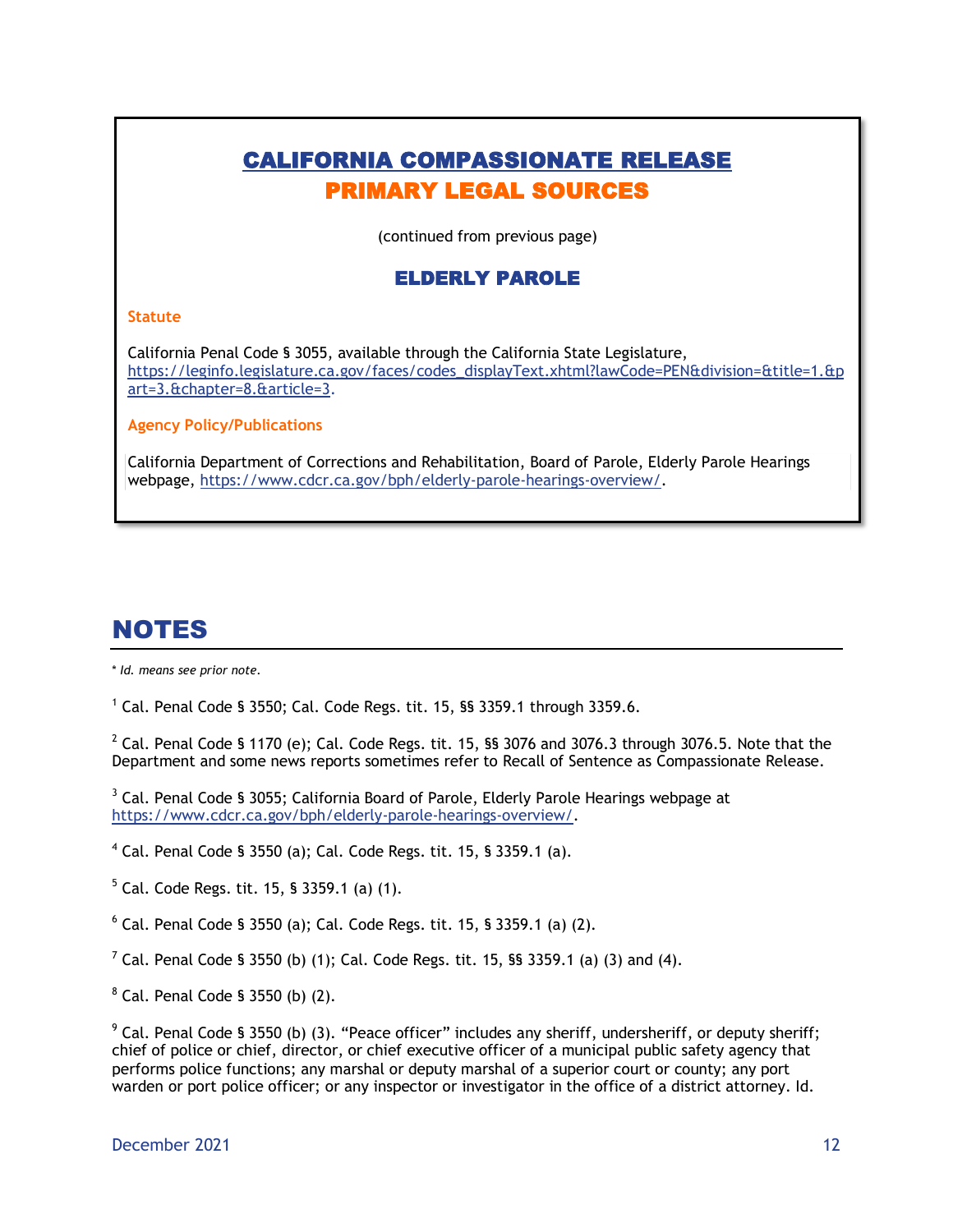$10$  Cal. Penal Code § 3550 (c); Cal. Code Regs. tit. 15, §§ 3359.1 (b) (1) and 3359.2 (a), referencing Department Form 7478-EMP, Medical Parole. Note that the Medical Parole statute and rules use the terms "Chief Medical Officer," "head physician," and "Chief Medical Executive" interchangeably.

<sup>11</sup> Cal. Penal Code § 3550 (d); Cal. Code Regs. tit.15, §§ 3359.1 (b) (2) through (b) (4). "Family members" include a legal spouse; registered domestic partner; natural parents; adoptive parents; stepparents or foster parents; grandparents; natural, step, or foster brothers or sisters; natural and adoptive children; grandchildren; and legal stepchildren of the incarcerated individual. Cal. Code Regs. tit.15, §§ 3359.1 (b) (2), referencing Cal. Code Regs. tit.15, § 3000. Note that requests from these individuals will not be considered if the physician has reviewed the incarcerated person's Medical Parole eligibility within the last 90 days. Cal. Code Regs. tit. 15, § 3359.1 (c).

<sup>12</sup> Cal. Penal Code § 3550 (c); Cal. Code Regs. tit. 15, § 3359.2 (b).

<sup>13</sup> Cal. Penal Code § 3550 (c); Cal. Code Regs. tit. 15, § 3359.2 (b) (1).

<sup>14</sup> Cal. Code Regs. tit. 15, § 3359.2 (b) (1).

 $15$  Cal. Penal Code § 3550 (c).

<sup>16</sup> Cal. Code Regs. tit. 15, § 3359.2 (b) (2).

 $17$  Cal. Penal Code § 3550 (d).

 $18$  Id.

 $19$  Id.

 $20$  Cal. Code Regs. tit. 15, § 3359.2 (b) (2).

 $21$  Cal. Code Regs. tit. 15, § 3359.1 (a).

 $22$  Cal. Code Regs. tit. 15, § 3359.2 (c).

 $23$  Id. at (c) (1).

 $24$  Id. at (c) (2).

 $25$  Id. at (d).

 $26$  Id. For a full list of the information the evaluation report must contain, see Cal. Code Regs. Tit. 15, §§ 3359.2 (d) (1) through (d) (15).

 $27$  ld. at (e).

 $28$  Id. at (f).

 $^{29}$  Id. at (g). The placement plan is listed as a requirement in Cal. Penal Code § 3550 (e), which states that the Department must complete a parole plan (including a plan for residency and medical care) for all individuals referred to the Board for Medical Parole consideration.

 $30$  Cal. Code Regs. tit. 15, § 3359.2 (h).

 $31$  Id. at (h) (1).

December 2021 13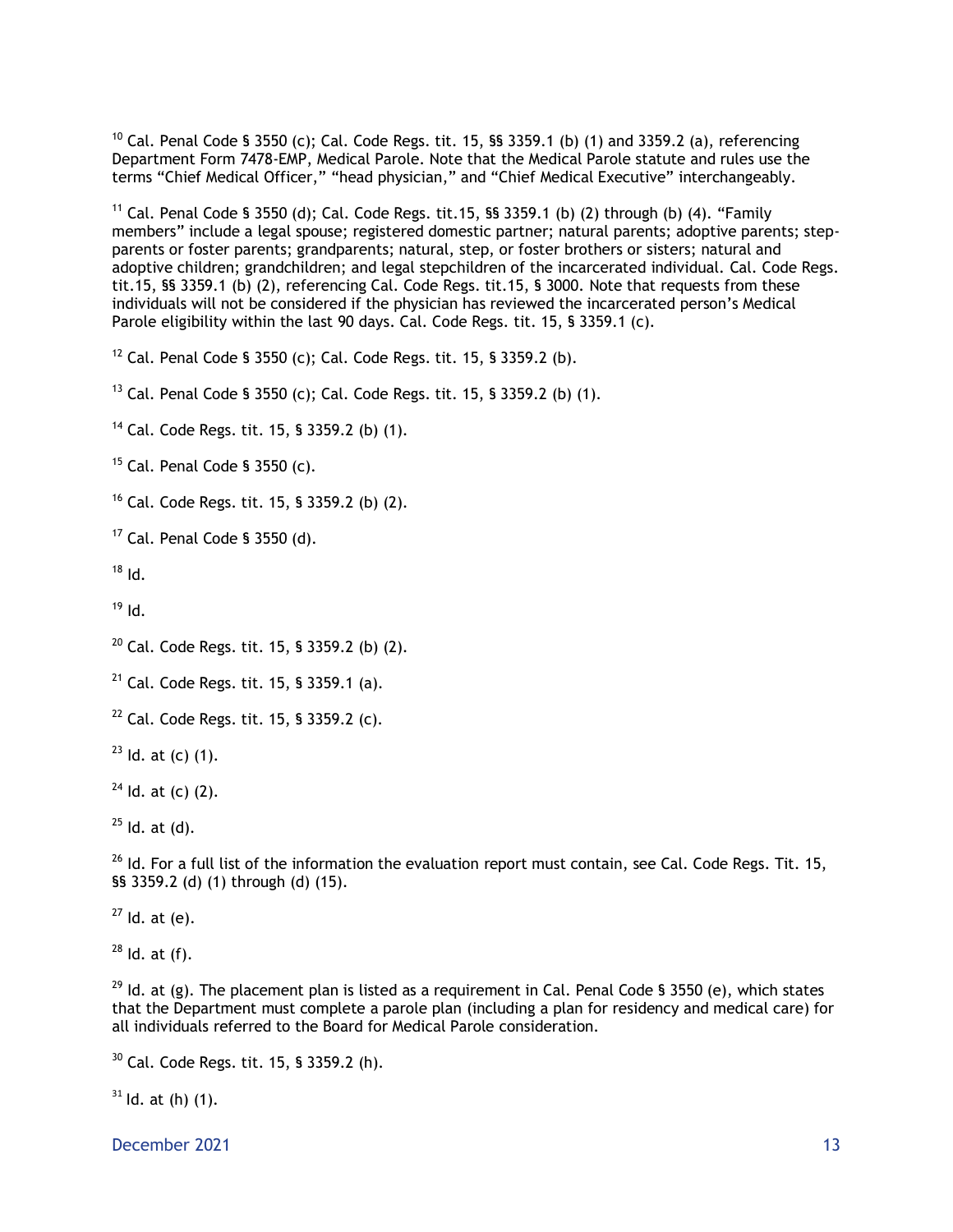Id. at (i).

Cal. Penal Code § 3550 (a); Cal. Code Regs. tit.15, § 3559.1 (a).

Cal. Penal Code §§ 3550 (a) and (g); Cal. Code Regs. tit.15, § 3559.1 (d).

Cal. Penal Code § 3550 (k).

Id. at (f).

Id.

<sup>38</sup> Cal. Penal Code § 3550 (f); California Department of Corrections and Rehabilitation, Board of Parole Hearings, Medical Parole Hearings webpage, "What to Expect at an Expanded Medical Parole Hearing."

```
39 Cal. Penal Code § 3550 (h).
```
Id.

Id.

Cal. Code Regs. tit.15, §§ 3359.3 (a) and (c).

Cal. Penal Code § 3550 (k).

Id. at (i).

Id.

 Id. at (j). Note that individuals who were sentenced to an indeterminate prison term will continue to have "life parole consideration" hearings. Cal. Code Regs. tit.15, § 3359.4 (b).

Cal. Code Regs. tit.15, §§ 3359.3 (a) and 3359.5 (b).

Cal. Code Regs. tit.15, § 3359.5 (b) (5).

 California Department of Corrections and Rehabilitation, Board of Parole Hearings, Medical Parole Hearings webpage, "What to Expect at an Expanded Medical Parole Hearing."

 Prison Law Office, *Compassionate Release and Medical Parole for People in CDCR Prisons* (2020), [https://prisonlaw.com/wp-content/uploads/2020/12/Comp-Release-Med-Parole-Dec-2020.pdf.](https://prisonlaw.com/wp-content/uploads/2020/12/Comp-Release-Med-Parole-Dec-2020.pdf) For more information or assistance, see the Prison Law Office website at prisonlaw.com.

Id. at 8.

Id. at 9.

Cal. Penal Code § 3550 (h); Cal. Code Regs. tit.15, § 3359.6 (a) (1).

Cal. Code Regs. tit.15, § 3359.6 (a) (2).

Cal. Penal Code § 3550 (h) (1).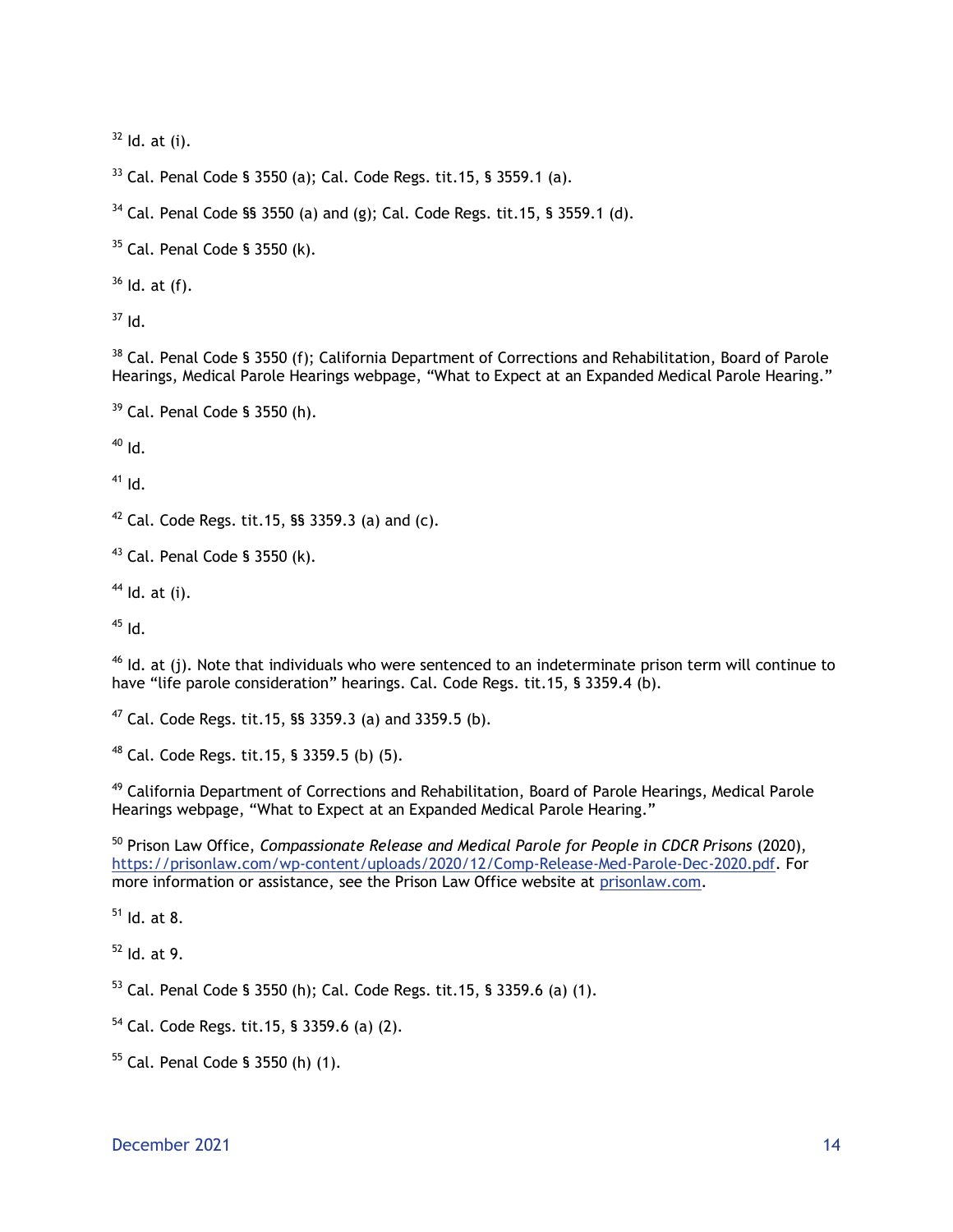$56$  Id. at (h) (2).

<sup>57</sup> California Board of Parole Hearings, *2019 Report of Significant Events* (Feb. 18, 2020), 9, [https://www.cdcr.ca.gov/bph/wp-content/uploads/sites/161/2020/02/BPH-Significant-Events-](https://www.cdcr.ca.gov/bph/wp-content/uploads/sites/161/2020/02/BPH-Significant-Events-2019.pdf)[2019.pdf.](https://www.cdcr.ca.gov/bph/wp-content/uploads/sites/161/2020/02/BPH-Significant-Events-2019.pdf)

<sup>58</sup> California Board of Parole Hearings, *2020 Report of Significant Events* (April 19, 2021), 11 [https://www.cdcr.ca.gov/bph/wp](https://www.cdcr.ca.gov/bph/wp-content/uploads/sites/161/2021/04/BPH_2020_Significant_Events.pdf.)[content/uploads/sites/161/2021/04/BPH\\_2020\\_Significant\\_Events.pdf.](https://www.cdcr.ca.gov/bph/wp-content/uploads/sites/161/2021/04/BPH_2020_Significant_Events.pdf.) 

<sup>59</sup> Cal. Penal Code § 1170 (e) (1); Cal. Code Regs. tit.15, § 3076 (b).

 $60$  Cal. Penal Code § 1170 (e) (2) (A); Cal. Code Regs. tit. 15, § 3076 (b).

 $61$  Cal. Penal Code § 1170 (e) (2) (C); Cal. Code Regs. tit. 15, § 3076 (b).

 $62$  Cal. Penal Code § 1170 (e) (2) (C).

 $h^{63}$  Id.

 $64$  ld. at (e) (2) (B).

 $65$  Cal. Penal Code § 1170 (e) (12); Cal. Code Regs. tit. 15, § 3076 (c).

<sup>66</sup> Cal. Penal Code § 1170 (e) (4); Cal. Code Regs. tit. 15, § 3076.4.

<sup>67</sup> Cal. Penal Code § 1170 (e) (4).

 $68$  Id. at (e) (10).

 $69$  Cal. Penal Code § 1170 (e) (6); Cal. Code Regs. tit. 15, § 3076.4.

 $^{70}$  Cal. Penal Code § 1170 (e) (4); Cal. Code Regs. tit. 15, § 3076.4 (c) (2). If the incarcerated individual is determined to be "mentally unfit," the Warden or the Warden's designee must notify the person's emergency contact and provide the medical information. Id.

 $71$  Cal. Penal Code § 1170 (e) (5).

 $72$  Cal. Code Regs. tit. 15, § 3076.4 (a).

 $^{73}$  Id. at (b).

 $^{74}$  Id.

 $^{75}$  Id. at (b) (1).

 $76$  Id. at (c).

 $77$  Id. at (d).

<sup>78</sup> Id.

<sup>79</sup> Cal. Code Regs. tit. 15, §§ 3076.3 (a) through (i) and 3076.4 (d) (1) through (13).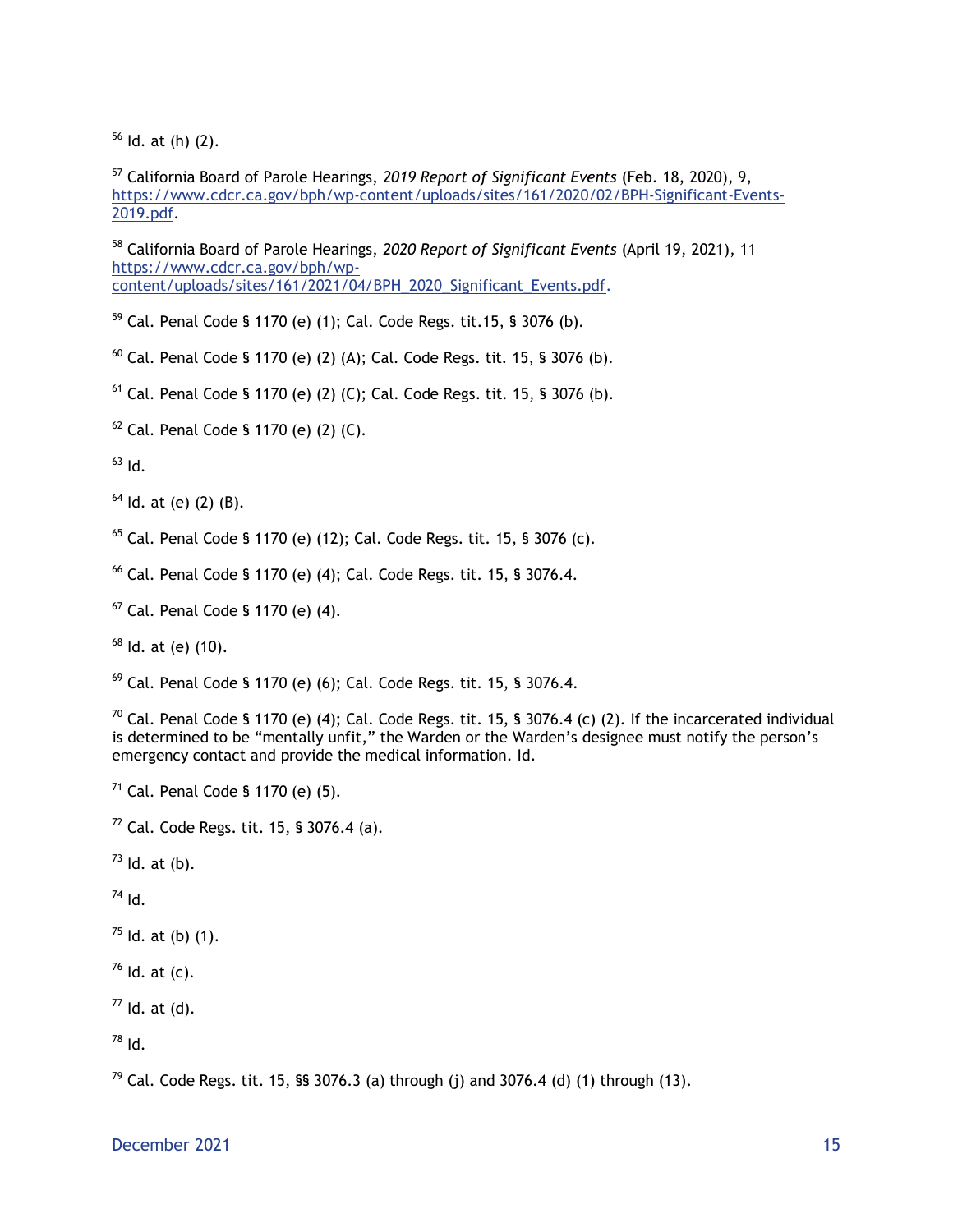$80$  Cal. Code Regs. tit. 15, § 3076.4 (d) (4).

 $81$  Id. at (e).

 $82$  Id. at (f) and (g).

 $83$  ld. at (g) (1).

 $84$  Cal. Penal Code § 1170 (e) (7); Cal. Code Regs. tit. 15, § 3076.4 (g) (1).

<sup>85</sup> Cal. Penal Code § 1170 (e) (1).

 $86$  Id. at (e) (3). Note that the California Code of Regulations doesn't say anything about a hearing; it simply says that if the recall and resentencing application is granted, the individual must be released within 48 hours unless a longer time period is agreed to by the incarcerated individual or the court. Cal. Code Regs. tit. 15, § 3076.4 (h).

<sup>87</sup> Cal. Penal Code § 1170 (e) (8).

<sup>88</sup> Cal. Penal Code § 1170 (e) (9); Cal. Code Regs. tit. 15, § 3076.4 (h).

<sup>89</sup> Cal. Code Regs. tit. 15, § 3076.4 (h).

 $90$  Cal. Penal Code 1170 (e) (9); Cal. Code Regs. tit. 15, § 3076.4 (j).

<sup>91</sup> Prison Law Office, *Compassionate Release and Medical Parole for People in CDCR Prisons* (2020), 4, [https://prisonlaw.com/wp-content/uploads/2020/12/Comp-Release-Med-Parole-Dec-2020.pdf.](https://prisonlaw.com/wp-content/uploads/2020/12/Comp-Release-Med-Parole-Dec-2020.pdf)

 $92$  Id.

 $93$  Id. For more information on or assistance with appeals, see the Prison Law Office website at prisonlaw.com.

<sup>94</sup> California Correctional Health Care Services, CCHCS Care Guide: Palliative Care Guide, "Compassionate Release vs. Expanded Medical Parole."

 $95$  The California Board of Parole Hearings webpage provides a short history of the Elderly Parole provisions, stating that in 2014, a federal court ordered the state to implement a parole process for individuals age 60 and older who have been incarcerated for at least 25 years. The Elderly Parole eligibility criteria were modified by Assembly Bill 3234, effective January 1, 2021, to cover individuals age 50 and older who have been incarcerated for at least 20 years. See Elderly Parole Hearings at [https://www.cdcr.ca.gov/bph/elderly-parole-hearings-overview/.](https://www.cdcr.ca.gov/bph/elderly-parole-hearings-overview/)

 $96$  Cal. Penal Code § 3055 (a). The sentence served can be either determinate (a set length) or indeterminate (life with the possibility of parole). Id.

 $97$  Id. at (g).

 $98$  Id. at (h).

 $99$  Id. at (d).

 $100$  Id. at (e), referencing Cal. Penal Code section § 3041.